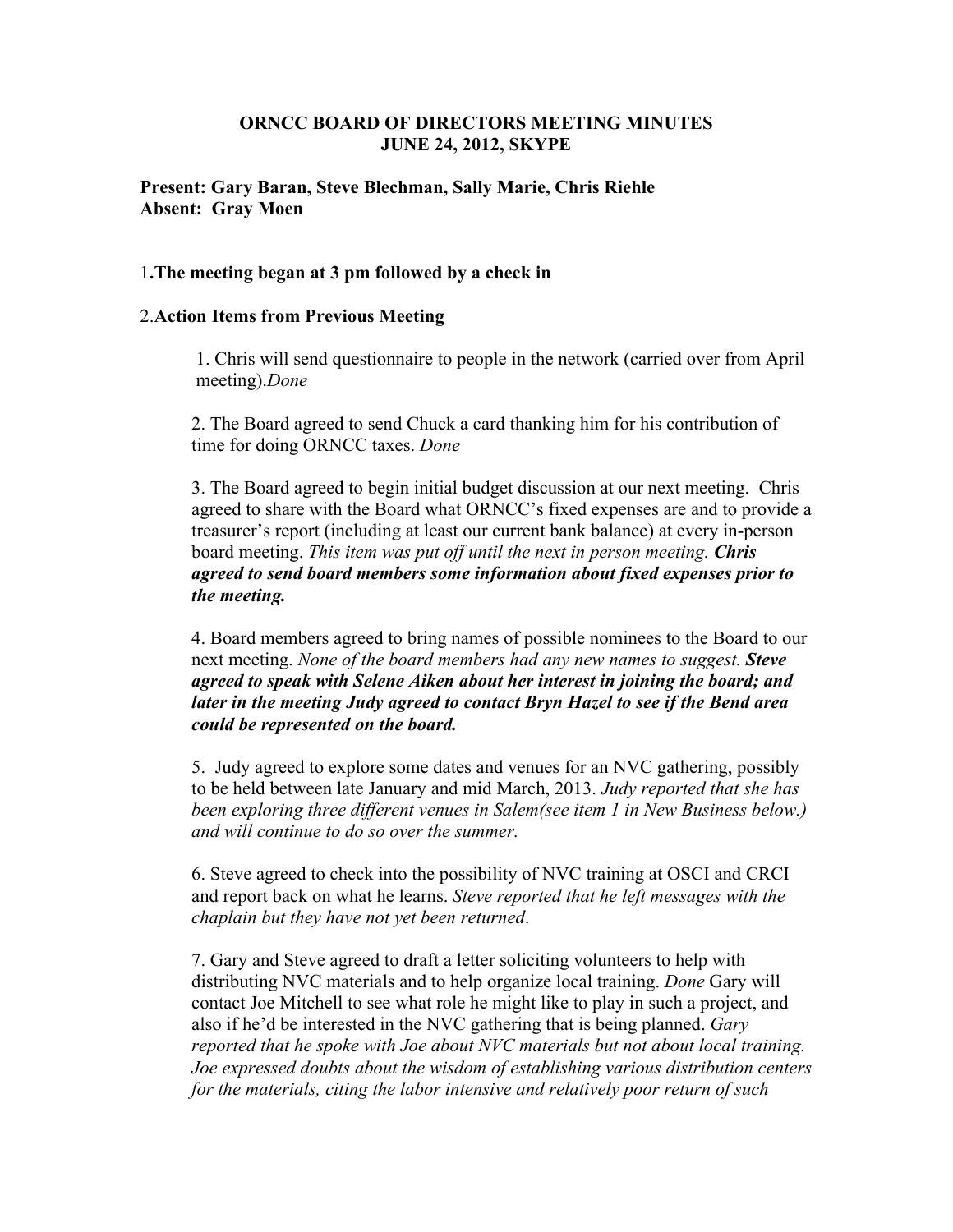*activities. Joe did express an interest in offering something at an NVC gathering. (Gary previously forwarded an email about that to the board.) Judy reported that she knows someone in Newport who is willing to coordinate an NVC training on behalf of ORNCC.*

8. Chris agreed to contact a few PTAs at schools in Portland to see about interest in NVC training for children and families. *Chris put this off because he didn't think this is good time for doing this.*

9. In communication regarding nominations for new board members, the Board agreed to include a statement that we would like new board members to commit to serving for at least two years. *(No action needed at the moment.)*

10. Chris agreed to explore his contacts and propose some training to meet the need for training of people who cannot afford some of the trainings currently offered. *Chris reported that nothing has come of this yet.*

## **Old Business**

#### **New Business**

1. NVC Gathering, tentatively scheduled for Saturday, January 19, 2013: We discussed our vision for this project. Judy mentioned the three possible venues she has been exploring are the Friends Meeting House, the Unitarian Church and the community college, all in Salem. Judy has spoken to a couple of trainers and we speak with others about what they would like to offer. Details about the scheduling and other issues related to the gathering will be discussed at a later time.

2. Chris reported that the board survey had only gone to 100 people because we were using a free service, and only five responses had been received. The board agreed to authorize spending \$204 needed for the survey to be sent to all of those on the ORNCC email list.

3. Next steps regarding nominations to the board: The board agreed to have included in the survey (see 2 above) a question about the network member's possible interest in serving on the board.

4. Discussion about using ORNCC for supporting grant proposals for NVC training. Judy mentioned that Selene suggested the idea of seeking a grant to fund training for school bus drivers, a possible future project for ORNCC.

5. Approving newsletter editor for Portland NVC Newsletter. No objection was expressed about Sarah Peyton taking on this role but the board discussed several issues related to this matter and to the website more generally. Interest was expressed in having those who sign up for the Portland/Vancouver newsletter